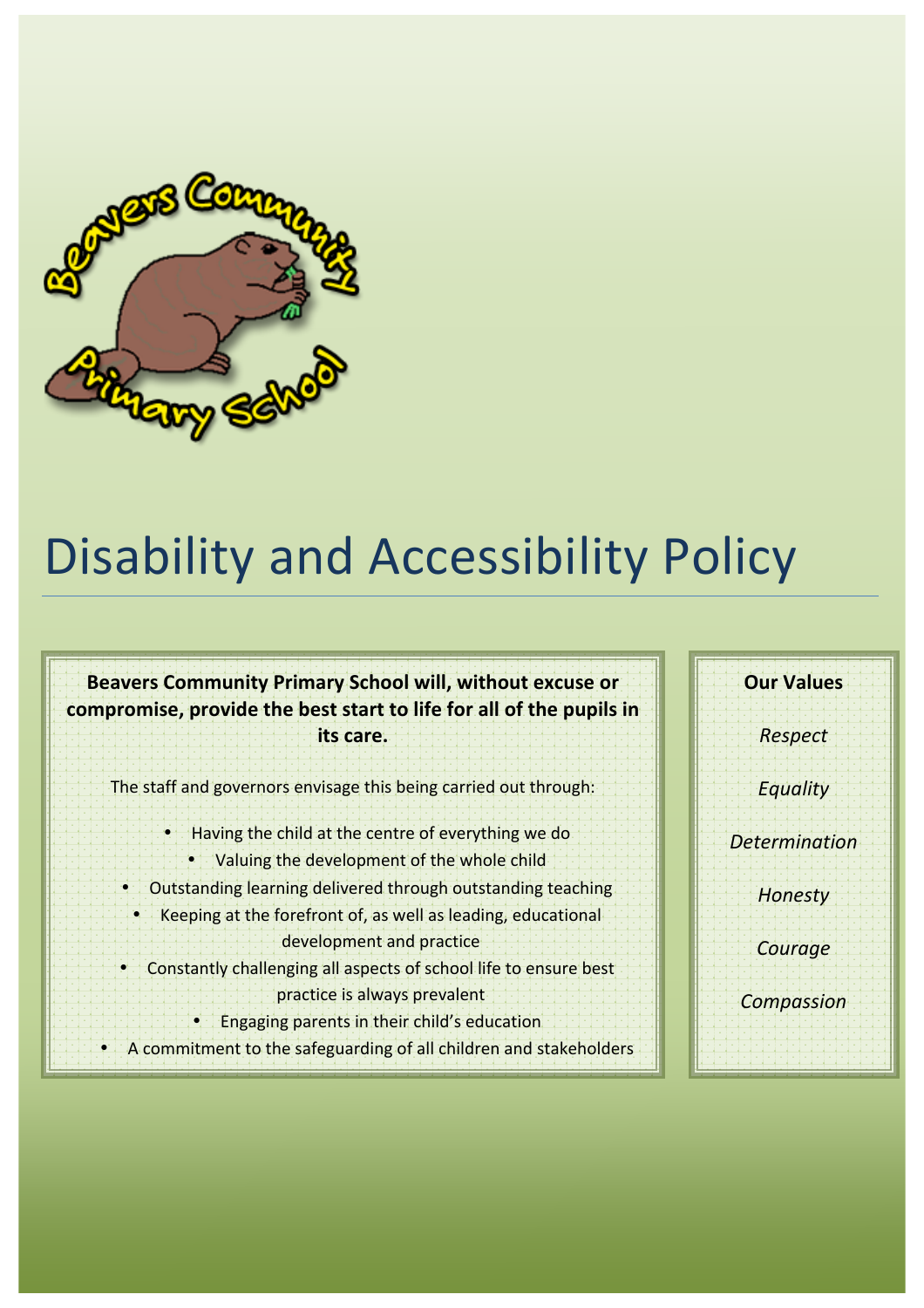

| <b>Contents</b>             |              |  |
|-----------------------------|--------------|--|
|                             | <b>Pages</b> |  |
| Our commitment to inclusion | 3            |  |
| <b>Current provision</b>    | 4            |  |
| Monitoring and review       | 4            |  |
| <b>Action planning</b>      |              |  |
|                             |              |  |

| Date Approved | <b>Date of Next Review</b> |
|---------------|----------------------------|
| February 2016 | <b>February 2019</b>       |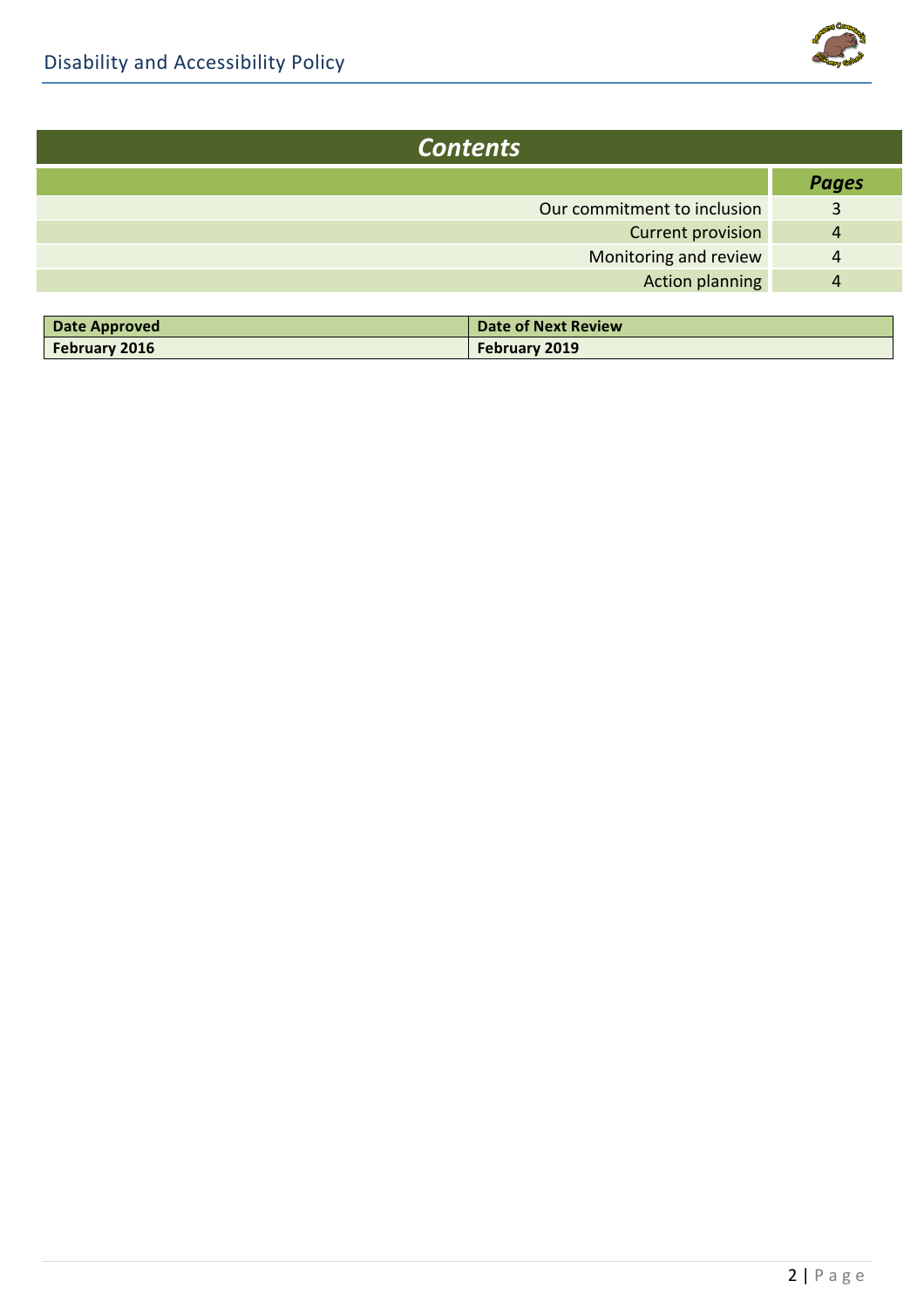

## **Our commitment to inclusion**

We believe that all pupils have a right to an educational experience which is suitable to their particular needs and which allows them to develop socially and academically to the highest level they can.

#### The core principals are:

All children are of equal worth and have the right to equal access to a broad and balanced curriculum.

All children have the right to be valued equally, regardless of their ability, disability, gender, culture, race, ethnicity, religion, linguistic, social or care circumstances.

The interests of all pupils are best served when each pupil is able to focus on the education on offer.

In line with the above principals we are committed to encompassing pupils with SEN, vulnerable and looked after children, pupils for whom English is an additional language, travellers, asylum seekers and refugees and pupils from minority ethnic groups in our inclusion plan.

To ensure successful inclusion it requires the co-operation and commitment of all staff, governors, parents, community groups and external agencies.

We recognise the need to ensure that provision is differentiated and structured in such a way as to enable all pupils to access education successfully.

At Beavers Community Primary School we are committed to ensuring equality of education and opportunity for disabled pupils, staff and all those receiving services from the school. We aim to develop a culture of inclusion and diversity in which people feel free to disclose their disability and to participate fully in school life. The achievement of disabled pupils and students is monitored and this data is used to raise standards and ensure inclusive teaching. Reasonable adjustments are made to make sure that the school environment is as accessible as possible.

At Beavers Community Primary School we believe that diversity is a strength, which is respected and celebrated by all those who learn, teach and visit here.

In line with the Equalities Act 2010 the school is committed to:

- Promoting equality of opportunity
- Eliminating discrimination
- Eliminating harassment related to disability
- Promoting positive attitudes towards disabled people
- Encouraging participation of disabled people in all aspects of school life
- Taking steps to meet the needs of the disabled members of our community